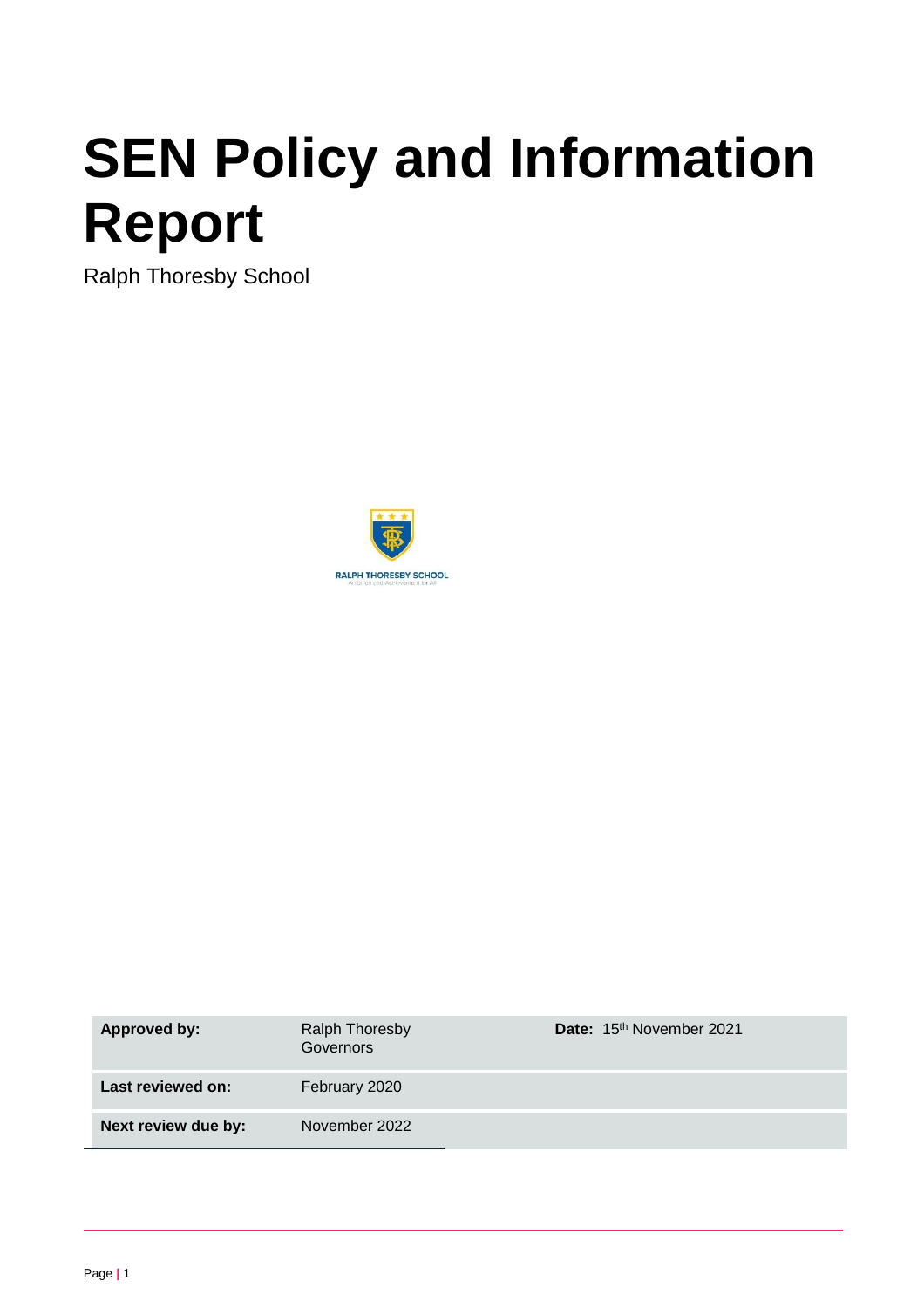# **1. Aims**

Our SEN policy and information report aims to:

- Set out how our school will support and make provision for students with special educational needs (SEN)
- Explain the roles and responsibilities of everyone involved in providing for students with SEN

At Ralph Thoresby School we support and value the abilities of all our students. It is our duty to provide equal opportunities for every person in our care and a safe and fully equipped learning environment which caters to the needs of every child as an individual. We are committed to inclusion within the school curriculum and participation in all aspects of school life.

Ralph Thoresby School adopts a 'whole school approach' to special educational needs. All staff work to ensure inclusion of all students. The school is committed to ensuring that students with special educational needs can fulfil their potential and achieve optimal educational outcomes.

# **2. Legislation and guidance**

This policy and information report is based on the statutory [Special Educational Needs and Disability \(SEND\)](https://www.gov.uk/government/uploads/system/uploads/attachment_data/file/398815/SEND_Code_of_Practice_January_2015.pdf)  [Code of Practice](https://www.gov.uk/government/uploads/system/uploads/attachment_data/file/398815/SEND_Code_of_Practice_January_2015.pdf) and the following legislation:

- [Part 3 of the Children and Families Act 2014,](http://www.legislation.gov.uk/ukpga/2014/6/part/3) which sets out schools' responsibilities for students with SEN and disabilities
- [The Special Educational Needs and Disability Regulations 2014,](http://www.legislation.gov.uk/uksi/2014/1530/contents/made) which set out schools' responsibilities for education, health and care (EHC) plans, SEN coordinators (SENCOs) and the SEN information report

# **3. Definitions**

A student has SEN if they have a learning difficulty or disability which calls for special educational provision to be made for them.

They have a learning difficulty or disability if they have:

- A significantly greater difficulty in learning than the majority of the others of the same age, or
- A disability which prevents or hinders them from making use of facilities of a kind generally provided for others of the same age in mainstream schools

Special educational provision is educational or training provision that is additional to, or different from, that made generally for other children or young people of the same age by mainstream schools.

# **4. Roles and responsibilities**

# **4.1 The SENCO**

The SENCO is Sally Scargill, (sally.scargill@ralphthoresby.com)

They will:

- Work with the headteacher and SEN governor to determine the strategic development of the SEN policy and provision in the school
- Have day-to-day responsibility for the operation of this SEN policy and the co-ordination of specific provision made to support individual students with SEN, including those who have EHC plans
- Provide professional guidance to colleagues and work with staff, parents, and other agencies to ensure that students with SEN receive appropriate support and high-quality teaching
- Advise on the graduated approach to providing SEN support
- Advise on the deployment of the school's delegated budget and other resources to meet students' needs effectively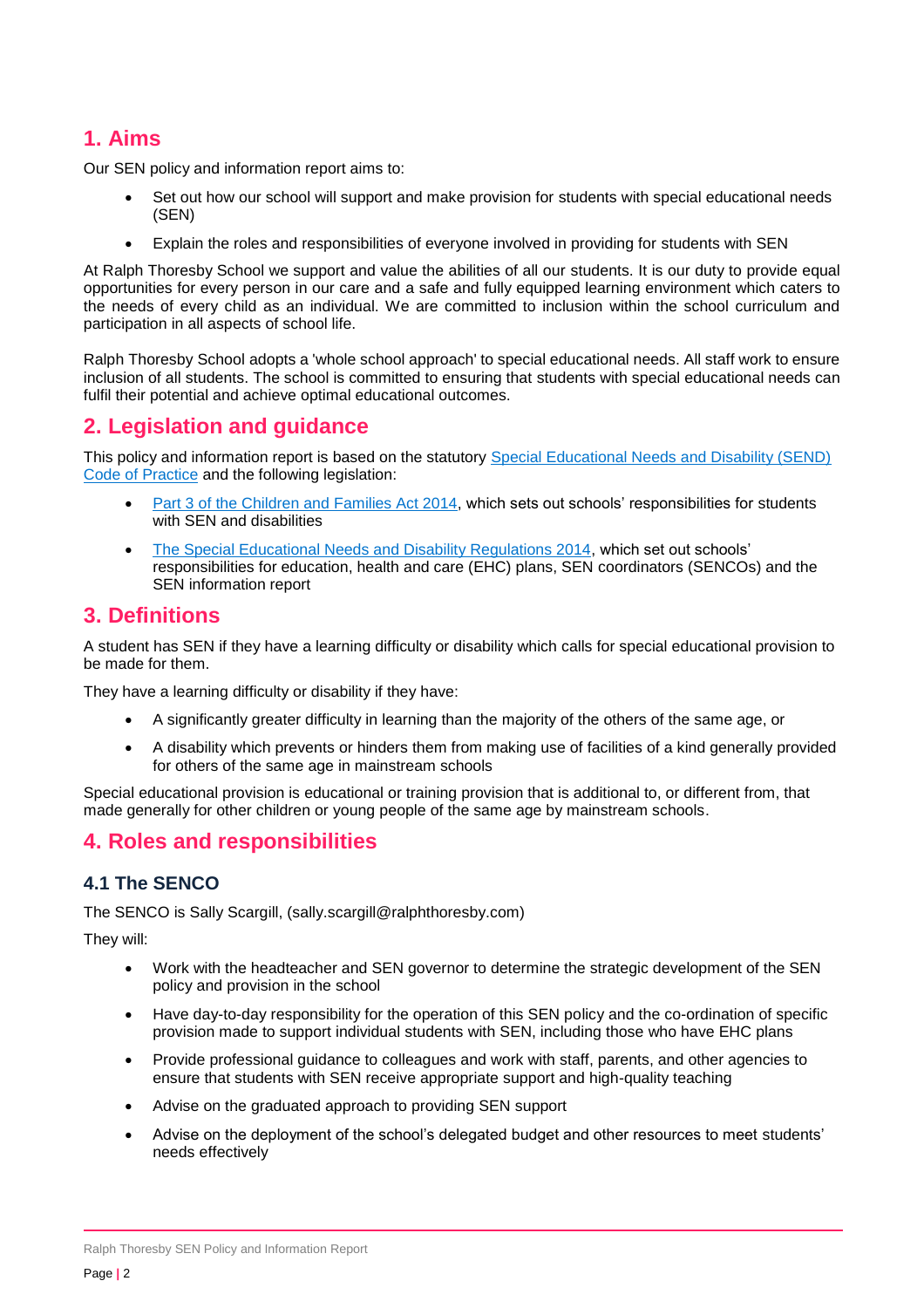- Be the point of contact for external agencies, especially the local authority and its support services
- Liaise with potential next providers of education to ensure that the school meets its responsibilities under the Equality Act 2010 with regard to reasonable adjustments and access arrangements
- Ensure the school keeps the records of all students with SEN up to date

#### **4.2 The SEN governor**

The SEN governor will:

- Help to raise awareness of SEN issues at governing board meetings
- Monitor the quality and effectiveness of SEN and disability provision within the school and update the governing board on this
- Work with the headteacher and SENCO to determine the strategic development of the SEN policy and provision in the school

#### **4.3 The headteacher**

The headteacher will:

- Work with the SENCO and SEN governor to determine the strategic development of the SEN policy and provision within the school
- Have overall responsibility for the provision and progress of learners with SEN and/or a disability

#### **4.4 Class teachers**

Each class teacher is responsible for:

- The progress and development of every student in their class
- Ensuring lessons are differentiated appropriately to meet the needs of every student. Quality First Teaching is the most important mechanism in ensuring students make smooth and continuous progress.
- Working closely with any teaching assistants or specialist staff to plan and assess the impact of support and interventions and how they can be linked to classroom teaching
- Working with the SENCO to review each student's progress and development and decide on any changes to provision
- Ensuring they follow this SEN policy

# **5. SEN information report**

#### **5.1 The kinds of SEN that are provided for**

Our school currently provides additional and/or different provision for a range of needs, including:

- Communication and interaction, for example, autistic spectrum disorder, Asperger's Syndrome, speech and language difficulties
- Cognition and learning, for example, dyslexia, dyspraxia
- Social, emotional and mental health difficulties, for example, attention deficit hyperactivity disorder (ADHD)
- Sensory and/or physical needs, for example, visual impairments, hearing impairments, processing difficulties, epilepsy
- Moderate/severe/profound and multiple learning difficulties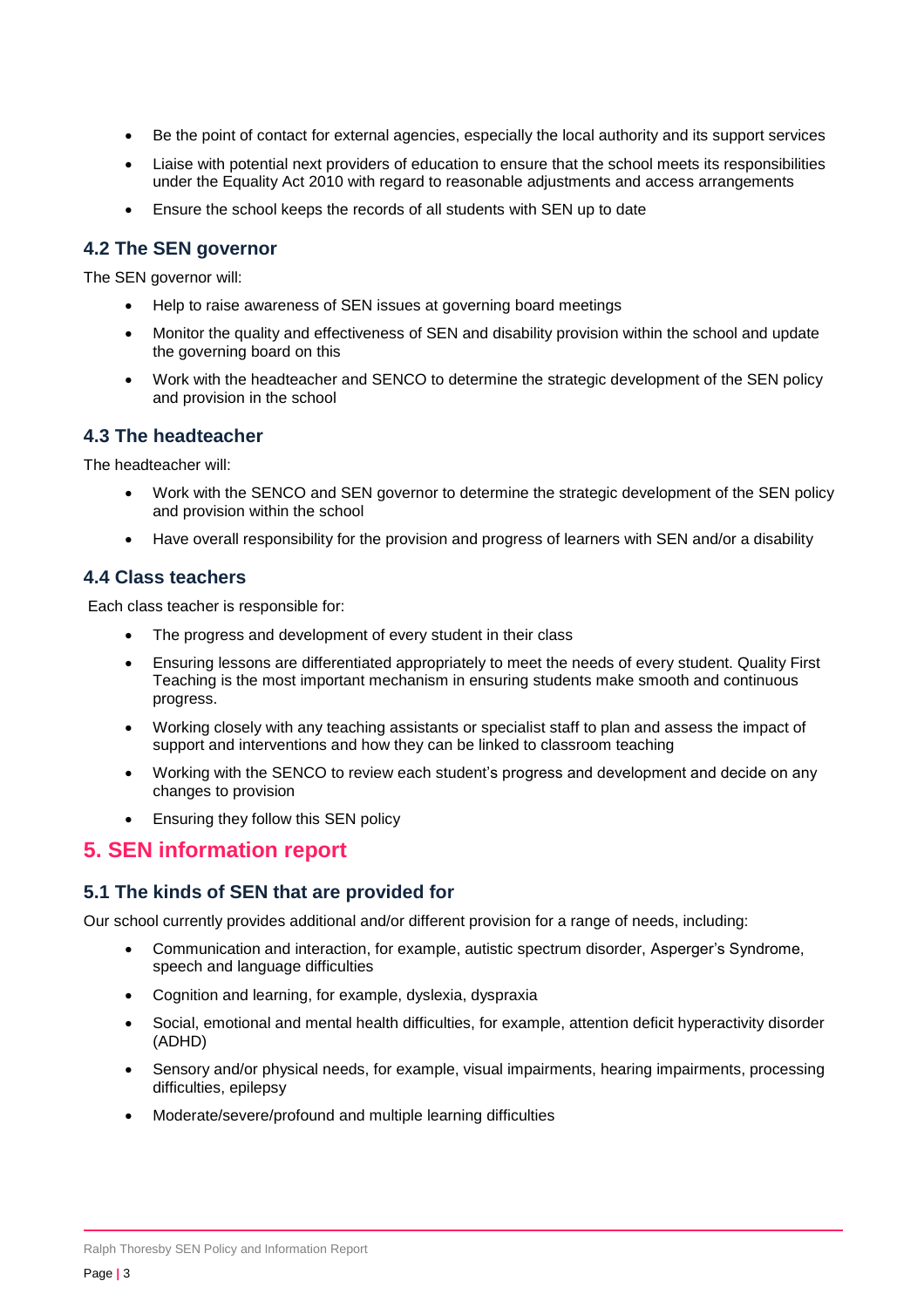#### **5.2 Identifying students with SEN and assessing their needs**

We will assess each student's current skills and levels of attainment on entry, which will build on previous settings and Key Stages, where appropriate. Class teachers will make regular assessments of progress for all students and identify those whose progress:

- Is significantly slower than that of their peers starting from the same baseline
- Fails to match or better the child's previous rate of progress
- Fails to close the attainment gap between the child and their peers
- Widens the attainment gap

This may include progress in areas other than attainment, for example, social needs.

Slow progress and low attainment will not automatically mean a student is recorded as having SEN.

When deciding whether special educational provision is required, we will start with the desired outcomes, including the expected progress and attainment, and the views and the wishes of the student and their parents. We will use this to determine the support that is needed and whether we can provide it by adapting our core offer, or whether something different or additional is needed.

# **5.3 Consulting and involving students and parents**

We will have an early discussion with the student and their parents when identifying whether they need special educational provision. These conversations will make sure that:

- Everyone develops a good understanding of the student's areas of strength and difficulty
- We take into account the parents' concerns
- Everyone understands the agreed outcomes sought for the child
- Everyone is clear on what the next steps are

Notes of these early discussions will be added to the student's record and given to their parents.

We will formally notify parents when it is decided that a student will receive SEN support.

#### **5.4 Assessing and reviewing students' progress towards outcomes**

We will follow the graduated approach and the four-part cycle of **assess, plan, do, review**.

The class or subject teacher will work with the SENCO to carry out a clear analysis of the student's needs. This will draw on:

- The teacher's assessment and experience of the student
- Their previous progress and attainment or behaviour
- Other teachers' assessments, where relevant
- The individual's development in comparison to their peers and national data
- The views and experience of parents
- The student's own views
- Advice from external support services, if relevant

The assessment will be reviewed regularly.

All teachers and support staff who work with the student will be made aware of their needs, the outcomes sought, the support provided, and any teaching strategies or approaches that are required. We will reqularly review the effectiveness of the support and interventions and their impact on the student's progress.

Ralph Thoresby SEN Policy and Information Report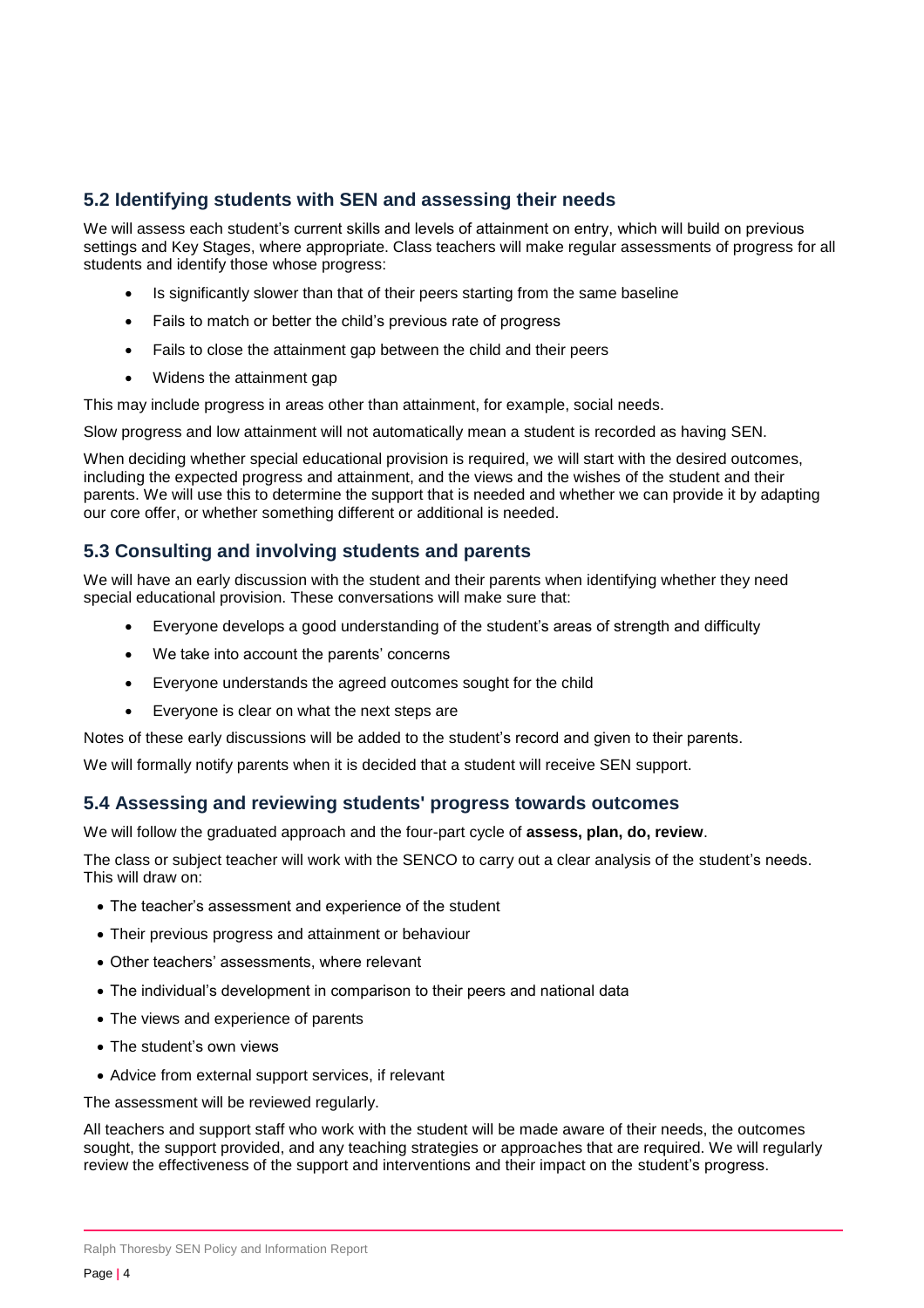# **5.5 Supporting students moving between phases and preparing for adulthood**

We will share information with the school, college, or other setting the student is moving to. We will forward all relevant information as required.

We support with transition visits when students transfer to other schools and arrange careers interviews for students moving on to KS5.

#### **5.6 Our approach to teaching students with SEN**

Teachers are responsible and accountable for the progress and development of all the students in their class.

High-quality teaching is our first step in responding to students who have SEN. This will be differentiated for individual students.

We will provide a Learning Profile for all students with additional needs. This will be given to all of their teachers and will include details of the things that the student will find difficult and teaching strategies to support them. Some students will have extra support in terms of teaching assistants, and some will have additional interventions to support them.

# **5.7 Adaptations to the curriculum and learning environment**

We make the following adaptations to ensure all students' needs are met:

- Differentiating our curriculum to ensure all students are able to access it, for example, by grouping, 1:1 work, teaching style, content of the lesson, etc.
- Adapting our resources and staffing
- Using recommended aids, such as laptops, coloured overlays, visual timetables, larger font, etc.
- Differentiating our teaching, for example, giving longer processing times, pre-teaching of key vocabulary, reading instructions aloud, etc.
- All of our classrooms are accessible and have an adjustable desk to support our physically disabled students.
- Our building is accessible for all physically disabled students, and includes wider corridors, lifts and accessible exit points.

# **5.8 Additional support for learning**

Ralph Thoresby School is resourced for students with physical difficulties. Parents are able to express a preference for a Resourced Provision place if their child has an Education Health Care plan stating that the need this.

#### **Physical Difficulties**

Students with physical difficulties will access the mainstream curriculum and are encouraged to be as independent as possible. They will be supported with moving around the building and accessing equipment in the classroom, if required.

The building is accessible for students with physical difficulties, there are lifts at the end of each corridor and corridors are wider to accommodate wheelchairs, etc. Each classroom has a height adjustable table available for any student with physical difficulties.

Students with physical difficulties have access to the COPE Team, which is a team of specialist staff who support students with personal care, moving and handling and any issues around equipment and resources.

Students receiving support from the physiotherapy team will continue to access physiotherapy sessions in school.

Students with the Resourced Provision status will also have access to the Inclusion Nursing Service when required.

Support staff have regular training on the ever-changing needs of our students, ensuring they are able to best support them throughout the day.

We are committed to whole school inclusion.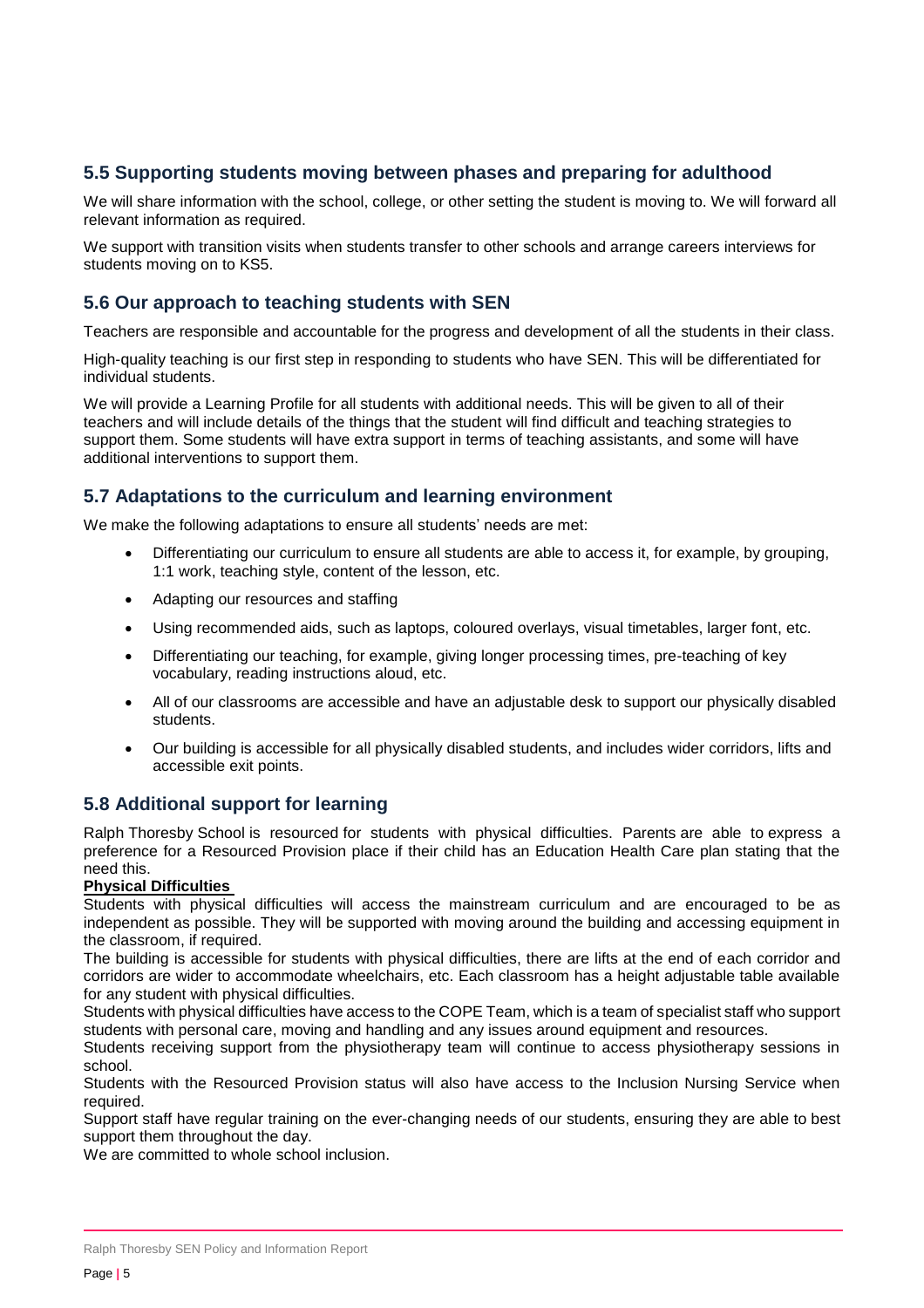We have 4 teaching assistants in the COPE Team who are trained to deliver interventions such as physiotherapy, rebound, specialist PE, and medical interventions as appropriate.

We have 9 teaching assistants who support students in lessons.

We work with the following agencies to provide support for students with SEN:

- Complex Needs and Educational Psychology Team
- The Cluster
- SEN Support Team
- Speech and Language Therapists
- Visual Impairment Team
- Hearing Impaired Team
- Occupational Therapist
- **CAMHS**
- Social Services
- **Connexions**
- **STARS**
- Physiotherapists

#### **5.9 Expertise and training of staff**

We aim to keep all school staff up to date with relevant training and developments in teaching practice in relation to the needs of students with SEN.

The SENCo attends relevant SEN courses and facilitates/signposts relevant SEN focused external training opportunities for all staff.

We recognise the need to train *all* our staff on SEN issues and we have funding available to support this professional development. The SENCO, with the senior leadership team, ensures that training opportunities are matched to school development priorities and those identified through the use of provision management. Our SENCO has 10 years' experience in this role and has worked as a teacher for over 20 years.

They are allocated 3 days a week to manage SEN provision. We also have a SENCO assistant who works 5 days a week.

We have a team of 13 teaching assistants, including 3 higher level teaching assistants (HLTAs) who are trained to deliver SEN provision.

We use specialist staff for interventions for our physically disabled student, including physiotherapy, rebound, specialist PE, Feeding and personal care interventions and medical interventions.

# **5.10 Securing equipment and facilities**

The school has a range of specialist SEN facilities in place. These are:

- Physical environment lifts, wheelchair access, automatic doors, ceiling tracking hoists, adjustable tables in all classrooms, adjustable benches in technology,
- Hygiene rooms, hydrotherapy pool, physiotherapy treatment room and physiotherapy gym with sunken rebound trampoline
- Medical full time school nurse and treatment room, access to school doctor.
- Assistive technology staff trained in using communication aids and powered wheelchairs, Supatrac (stair lift for emergency evacuation)
- School transport specialist tail lift busses, (wheelchair accessible)

# **5.11 Evaluating the effectiveness of SEN provision**

We evaluate the effectiveness of provision for students with SEN by:

Reviewing students' individual progress towards their goals each term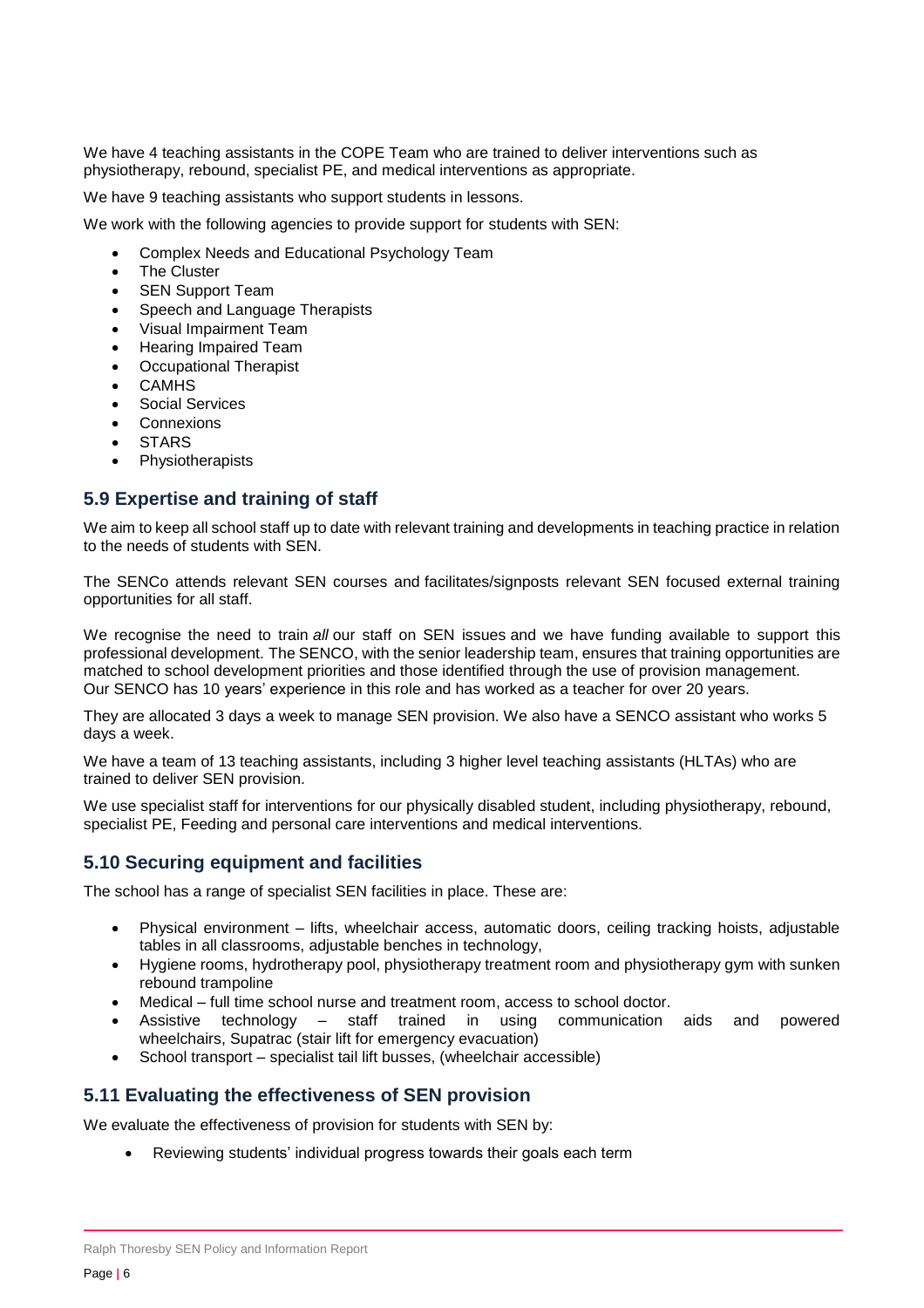- Reviewing the impact of interventions
- Using student questionnaires
- Lesson walks
- Monitoring by the SENCO
- Holding annual reviews for students with EHC plans

# **5.12 Enabling students with SEN to engage in activities available to those in the school who do not have SEN**

Deputy Head, Angela Caswell oversees the school's policy for inclusion and is responsible for ensuring that it is implemented effectively throughout the school.

The school curriculum is regularly reviewed by the Senior Leadership Team together with the SENCo to ensure that it promotes the inclusion of all students. This includes learning outside the classroom.

We aim to optimise opportunities for participation and achievement across all areas of school activity (social, curricular, physical) by:

- Providing a balanced curriculum for all students both in and outside of the classroom, social opportunities and interaction at mealtimes and break times, and extending to extracurricular activities and school day trips and residential visits.
- Practicing teaching methods that suit the needs of individual students.
- Promoting an inclusive ethos throughout our school and encouraging social responsibility and understanding amongst all our students.

All of our extra-curricular activities and school visits are available to all our students, including our before-and after-school clubs.

All students are encouraged to go on our residential trip(s).

All students are encouraged to take part in sports day/school plays/special workshops.

No student is ever excluded from taking part in these activities because of their SEN or disability.

- Disabled students and their parents/carers are encouraged to take part in transition visits and activities so that they can get to know the school and so that staff can obtain the information required in order to support them in school.
- Although we are resourced for students with disabilities, our ethos is fully inclusive, so all students access all lessons. Disabled students have the same access and opportunities as non-disabled students.
- In order to fully access school, Ralph Thoresby has lifts at the end of each corridor, wide corridors to accommodate wheelchairs, accessible classrooms with fully adjustable tables.

#### LINK TO ACCESSIBILITY PLAN WHEN ADDED TO WEBSITE

#### **5.13 Support for improving emotional and social development**

Students are supported in a number of ways at Ralph Thoresby and can access teaching assistant support as well as pastoral support. Our pastoral team includes non-teaching Heads of Year, The Link Centre and Attendance and Safeguarding. We also have Mental Health First Aiders and Key Workers for students who feel they need to talk bout any issues. We also access cluster support, including counsellors and additional family support.

#### **5.14 Working with other agencies**

Ralph Thoresby School invites and seeks advice and support from external agencies in the identification and assessment of, and provision for SEN. The SENCo is the designated person responsible for liaising with the following:

Leeds Education Psychology Service